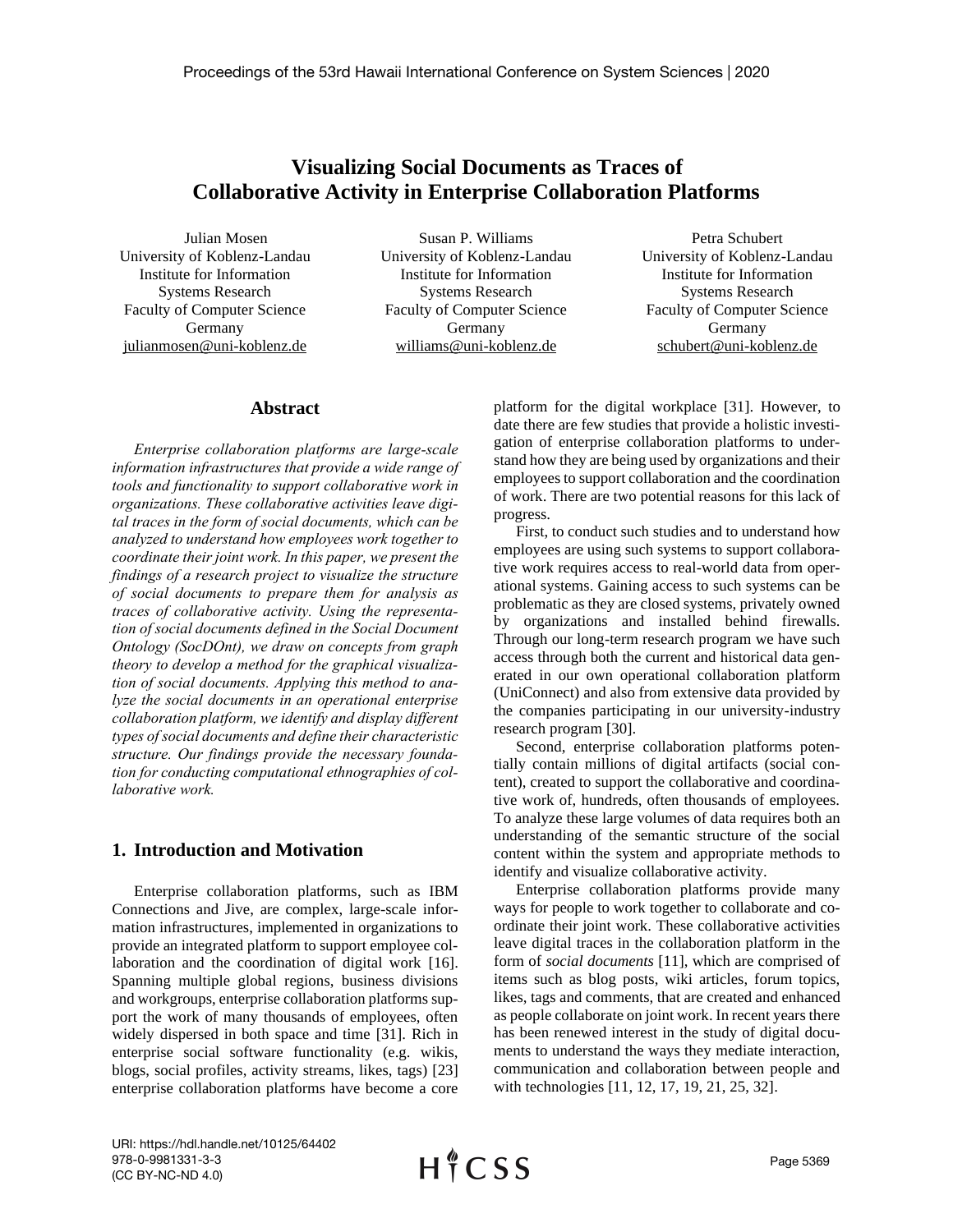Research to examine documents and documentary practices has a long history in the form of ethnographic studies of work [10, 20]. However, whilst these studies contribute significantly to our understanding of technology-mediated collaboration and the coordination of work they have a number of limitations for our proposed work on enterprise collaboration platforms. First, in terms of scope, they are often focused on single-site implementations, in specific locations within relatively narrow timeframes [8, 18]. Second, they apply ethnographic methods of co-presence and participant-observation [2] to study specific document types and activities [14, 27]. Whilst these methods provide very detailed accounts of collaborative work they are not suited, or perhaps better stated, not intended to examine the evolving interactions between large numbers of participants taking place across large-scale information infrastructures where the scale and scope of the problem space is much larger.

Our research to investigate collaborative activity in large-scale distributed enterprise collaboration platforms requires us to examine collaborative activity at both the micro-level of the individual documents and tasks as well as at larger scales across working groups and the platform as a whole; in order to follow the collective work practices of potentially thousands of users as they use a diverse range of tools and functionality to support their collaborative work. In addition, we are interested in understanding the ways work practices are inscribed and how social documents and collaboration platforms evolve over time. To achieve this requires alternative ethnographic approaches and methods that accommodate these conditions of both scale and scope. For this we turn to the emerging field of computational ethnography [1, 3] which allows for the study of larger scale infrastructures [1]; enables the study of everyday practices in information spaces [6] going beyond formal accounts to interrogate what people do [13] and accommodating the digital traces of both human and non-human actors. Of particular promise for our research examining collaborative work and work practices in enterprise collaboration systems is Geiger and Ribes [8] work on *trace ethnography* "that exploits the proliferation of documents and documentary traces" in distributed large-scale technology-mediated systems [8]. Trace ethnography uses the documents and digital traces (such as transaction logs, conversation transcripts, version histories) laid down in sociotechnical environments to "provide rich insights into the interactions of users, allowing us to retroactively reconstruct specific actions at a fine level of granularity" and "allowing researchers to carefully follow coordination practices, information flows, situated routines, and other social and organizational phenomena across a variety of scale." [8:1].

Social collaboration analytics [23] is a growing field, however to date work is largely focused on social network analysis to identify, for example, who is working with whom and how social networks form [24]. Whilst important in understanding collaborations between people, these studies do not tell us anything about the ways that people collaborate, the artefacts they use and the new work practices that evolve as employees work together over time. Our focus is not on the social networks that form (though this is a part of the work) but on how people work together, and how they use the functionality and affordances of collaboration technologies to support their work and develop new work practices. To do so, our goal is to examine the traces of collaborative activity inscribed in social documents.

To achieve this goal first requires an understanding of the structure and nature of social documents. In our previous work [29] we conducted an in-depth analysis of the structure of social documents and derived a generic model (the Social Document Ontology – SocDOnt) to describe their structure. In this paper, we build on this foundational work on the semantic structure of social documents to develop methods for their visualization and analysis in order to better understand collaborative activity in enterprise collaboration platforms.

The remainder of this paper is structured as follows. In section [2,](#page-1-0) we present the Social Document Ontology and the foundational concepts related to the structure of social documents. Our research process is presented in sectio[n 3,](#page-2-0) which describes the preliminary findings of an empirical study to visualize social documents in an enterprise collaboration platform and its contribution to the final visualization. Based on the data from UniConnect, an enterprise collaboration platform used in practice, section [4](#page-5-0) demonstrates the visualization of social documents and presents our findings on their typical structures for group workspace, containers and collections. Finally, section [5](#page-8-0) contains conclusions and an outlook on future research.

# <span id="page-1-0"></span>**2. The Structure of Social Documents: Key Concepts and Terminology**

Social documents as digital traces of collaborative activity are complex, compound documents created by the use of social software and composed of heterogeneous components [11]. For the investigation of their structure, Hausmann and Williams [11] derived a *conceptual information model* and provided a first structural description of their nature and a list of possible components, such as versions, comments, attachments, tags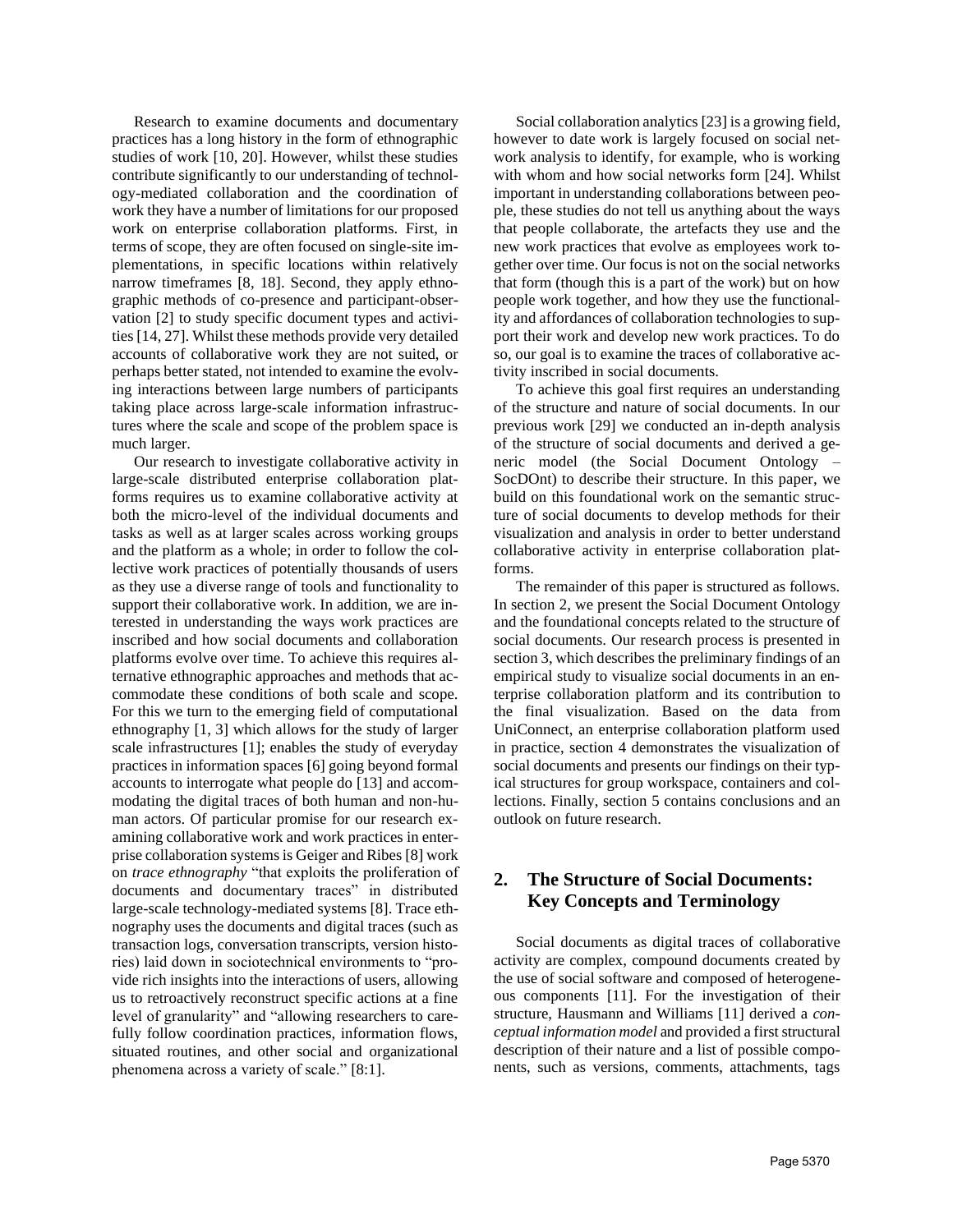and likes. Focusing on a more detailed and technical description, the *Social Document Ontology* (SocDOnt) provides an ontology for the generic modelling of social documents and their structure on both, a micro-level (composition) and a macro-level (relations between and aggregations of social documents) [29]. As SocDOnt is based on and aligned with well-established ontologies from the field of web science and semantic web, it makes use of standardized terminology and existing concepts and provides the theoretical foundation for the graph representation and visualization of social documents presented in this paper. As these terms and concepts are a prerequisite for the understanding of the research process and the findings described in section [3](#page-2-0) an[d 4,](#page-5-0) the key concepts from SocDOnt are introduced in the following.

Drawing on prior research, SocDOnt describes a social document as composition of single *items*, and is a single piece of user-generated content, such as a microblog post or a comment. The initial item of each social document is the *intellectual entity* and represents the core element, which is the center of collaboration on a micro-level. A good example for the intellectual entity is a wiki article, which is the core of collaborative activities, such as subsequent edits, changes or comments. Items that are created in the context of an intellectual entity and contribute any kind of meaning or content are *components* of a social document. Depending on their complexity, SocDOnt distinguishes between *simple components* and *intellectual components*. While simple components (e.g. tags and likes) are non-intellectual items, containing a small amount of information or a meaning, intellectual components (e.g. comments and attachments) have an intellectual property and generally contribute more complex information.

*Containers* serve as a storage location for social documents and their components. For each type of intellectual entity there is a certain type of container (e.g. a forum or a wiki), where it is created and stored. Depending on the content type, sub containers (e.g. folders) are used for further structuring. *Spaces* describe the workspace and location, where containers and social documents reside and social software features are provided for their creation and manipulation. Typical spaces in enterprise collaboration platforms are group workspaces and individual user workspaces.

Social Documents that are associated to each other by an intellectual connection form a common *collection*. In contrast to containers, which are concrete instances that are created automatically or manually before a social document can be created, collections arise implicitly over time by social documents linking and referencing each other, having a parent-child relationship or addressing the same matter of fact. While a social document is stored within exactly one container, it can be a

part of multiple collections at the same time. Thus, the identification of collections, which a social document is part of, can be a challenging task.

## <span id="page-2-0"></span>**3. Research Approach and Data**

The aim of this paper is to draw on previous research on the structure of social documents to i) develop a method for visualizing social documents and ii) to identify and display different types of social documents and define their characteristic structure. The work is part of a wider research project to understand the structures of social documents and to use them to analyze collaborative activity. The overarching research project is organized in five research phases guided by Design Science Research (DSR) [26]. This study on the visualization of social documents and their structure is based on four research steps derived from the CRISP-DM approach for data mining [4]. [Figure 1](#page-2-1) shows the research approach. The first column shows the activities of the wider research project and the highlighted items in the other two columns show the steps and artefacts described in this paper.



**Figure 1. Research approach**

<span id="page-2-1"></span>**Research Step 1: Data understanding.** In the first step we examined the inherent structure of the social documents contained within *UniConnect*, a large-scale enterprise collaboration platform. *UniConnect* is an academic collaboration platform with 3500 users and more than 1200 group workspaces (communities) and is based on the commercial collaboration software *IBM Connections.* IBM Connections is currently one of the largest integrated collaboration platforms on the market [9]. For our examination, we had full access to all data in Uni-Connect and investigated social documents from the perspective of all architectural layers: presentation, application and database.

On the *presentation layer*, we examined the user interface and derived the terminology used within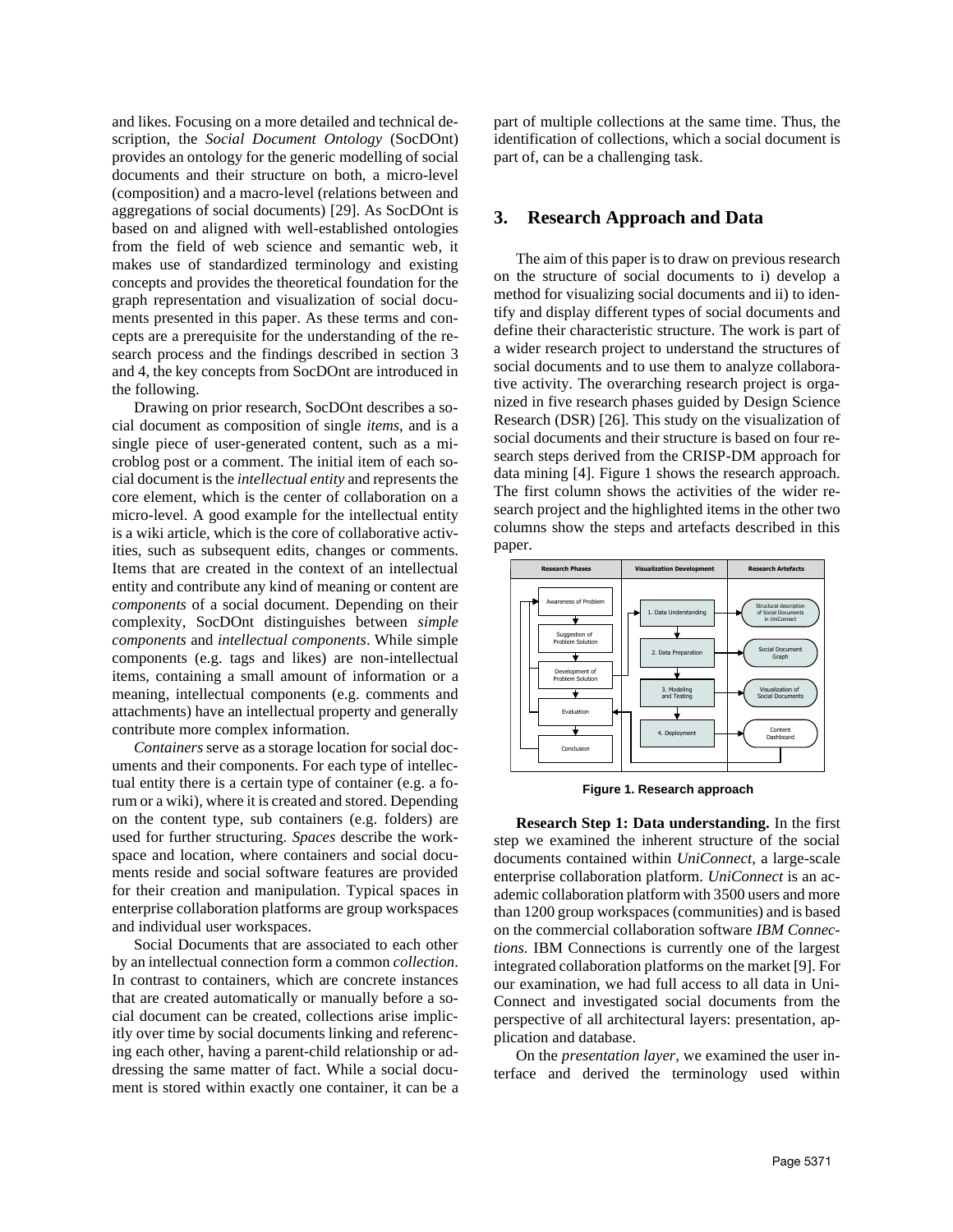UniConnect for the description of social documents (intellectual entities and components), containers and spaces and mapped these terms to the corresponding concepts from SocDOnt [29]. [Table 1](#page-3-0) shows the mapping of concrete classes from SocDOnt to the types of spaces and containers available in UniConnect. A more detailed mapping of intellectual entities to their corresponding containers is included in [Table 2.](#page-4-0)

Analysis of the *application layer* enabled us to identify all types of social documents and containers and to derive a list of functionalities available for the generation and manipulation of intellectual entities and components.

| <b>High-level</b><br>concepts<br>$<$ SocDOnt $>$ | <b>Concrete classes</b><br>$<$ SocDOnt $>$ | <b>Terminology of</b><br><b>UniConnect</b> |  |  |
|--------------------------------------------------|--------------------------------------------|--------------------------------------------|--|--|
| Space                                            | Organisational<br>Platform                 | Platform                                   |  |  |
|                                                  | Group<br>Workspace                         | Community                                  |  |  |
|                                                  | User<br>Workspace                          | <b>User Profile</b>                        |  |  |
| Container                                        | Folder                                     | <b>Files and Folders</b>                   |  |  |
|                                                  | Message Board                              | Forum                                      |  |  |
|                                                  | Microblog                                  | <b>Status Updates</b>                      |  |  |
|                                                  | <b>Task Container</b>                      | Activity                                   |  |  |
|                                                  | Weblog                                     | Blog                                       |  |  |
|                                                  | Wiki                                       | Wiki                                       |  |  |

<span id="page-3-0"></span>**Table 1. Mapping of concepts defined in SocDOnt to concepts from UniConnect**

To achieve this, we designed an examination tool (shown in [Table 2\)](#page-4-0), that uses concepts from SocDOnt [29] and is guided by the first three dimensions of the *Social Collaboration Analytics Framework* (SCA) [23]. For each module in UniConnect, we identified the *space* (SCA: *where*) and the *container* (SCA: *content type*) in which a user can create *items* (SCA: *content components*). The result of this investigation is shown in [Table](#page-4-0)  [2.](#page-4-0) Illustrated by the example of a blog post, it can be read as follows: A blog post can only be created within a blog, which cannot have subordinated blogs (sub containers), but exists within the scope (space) of the platform (organizational workspace) or a community (group workspace); changes to a blog post are not tracked by versions; a blog post cannot have attachments but it can have comments, which can be also commented on (threaded) and it can have likes (recommendations) and tags.

Within UniConnect we identified three types of spaces, six types of containers, three types of sub containers and seven types of intellectual entities. While top containers are created only once and automatically during the initialization of group and user workspaces, subcontainers are always created manually by the user. Only a few top containers (blog, forum, wiki), which can exist outside of group and user workspaces, can be created manually and multiple times in the space of the platform. Within one container type, a social document can be composed of up to six different item types (intellectual entity, version, attachment, comment, like and tag). The single rows in [Table 2](#page-4-0) show that some types of social documents can have similar compositions (e.g. forum topics and status updates), but there is no consistency regarding the potential components of social documents across all containers. The versioning feature is limited to files and wiki pages; tasks and entries do not support recommendations; blog posts and files cannot have attachments; a comment of a file or a wiki page cannot be commented itself. A possible explanation of this inconsistency is that there is no requirement for some features (e.g. why would we need to attach an attachment to a file?). We also identified inconsistencies for the storing of attachments. While attachments of status updates are always stored within the top container "files" (and never in a sub container "folder") of a user workspace or group workspace, attachments of tasks, entries, forum topics and wiki pages are stored within the container of their intellectual entity. This leads to the situation that only attachments of status updates can have versions, be commented and liked. It is likely that these inconsistencies are a consequence of the integration of third party applications as modules in the underlying collaboration software IBM Connections. The analysis revealed five types of social documents with different structural characteristics (c.f. dots i[n Table 2\)](#page-4-0). Forum topics and status updates have identical characteristics.

On the *application layer*, we did not find any concrete forms of collections, but there are some features that implicitly point to their existence; tasks and entries can be nested hierarchically within their container (activity) by having subtasks and subentries, wiki pages can be extended by child wiki pages. Some of the intellectual entities listed in [Table 2](#page-4-0) (column "type" having an asterisk (\*)) can have attachments, which can result in an association of two social documents, where one is a file. These relationships are indicators for the identification of collections, which we will use later in section [4.](#page-5-0)

On the *database layer*, we investigated the technical implementation of the social documents by examining how single components are stored in the relational databases of UniConnect. UniConnect is based on a proprietary, closed source software product and to gain access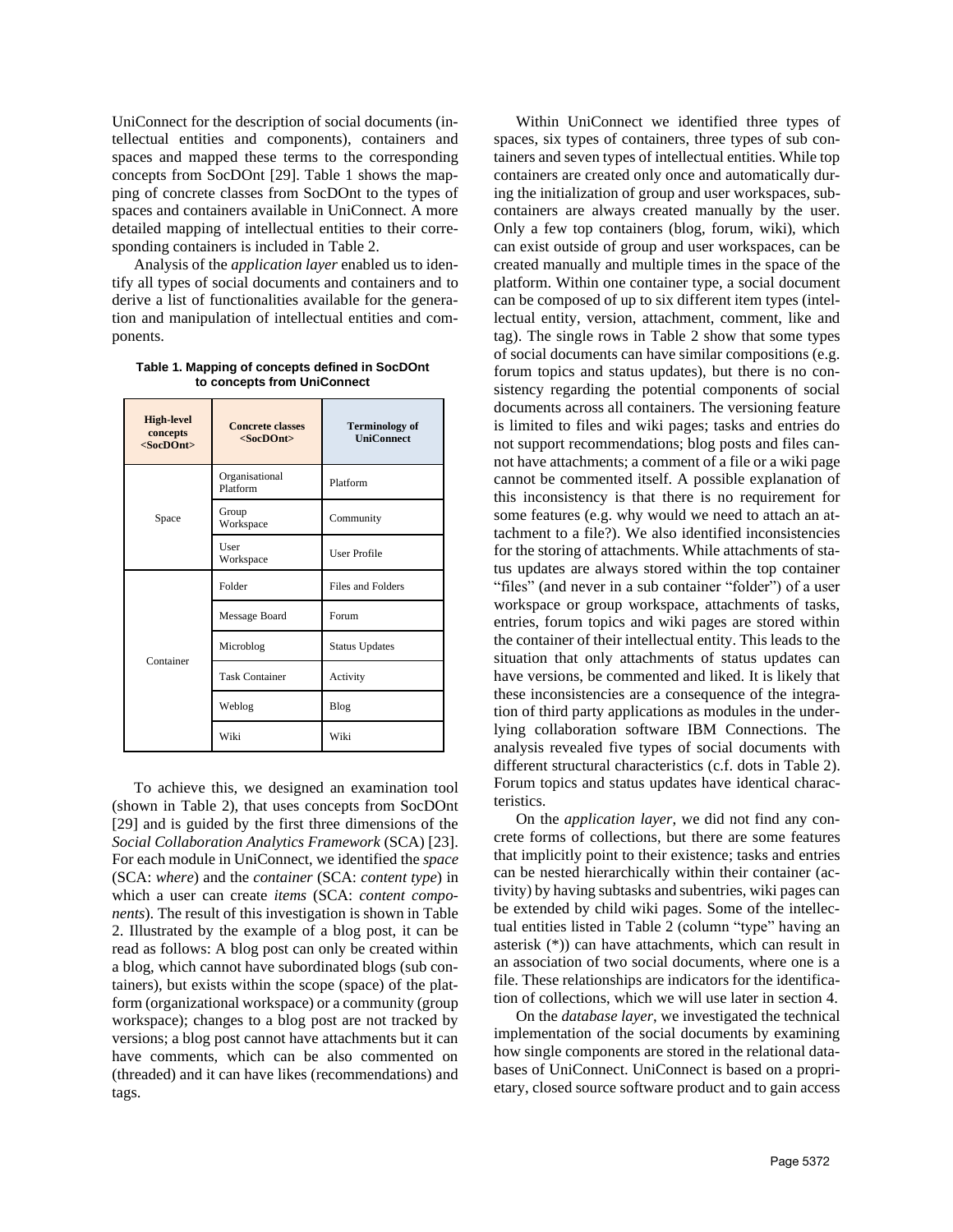<span id="page-4-0"></span>

| <b>Space</b>                                | <b>Container</b>      |               | <b>Social document items</b>  |         |                                  |             |                     |     |  |
|---------------------------------------------|-----------------------|---------------|-------------------------------|---------|----------------------------------|-------------|---------------------|-----|--|
|                                             |                       |               | <b>Intellectual</b><br>entity |         | <b>Intellectual</b><br>component |             | Simple<br>component |     |  |
|                                             | Top container         | Sub container | Type                          | Version | Attachment                       | Comment     | Like                | Tag |  |
| Community,<br>User Profile                  | Activities            | Activity      | Task*, Entry*                 |         |                                  | $\bullet^*$ |                     |     |  |
| Platform,<br>Community                      | Blog                  |               | <b>Blog Post</b>              |         |                                  | $\bullet^*$ |                     |     |  |
| Platform,<br>Community                      | Forum                 | Forum**       | Forum Topic                   |         |                                  | $\bullet^*$ |                     |     |  |
| Community,<br>User Profile                  | Files                 | Folder*       | File                          |         |                                  |             |                     |     |  |
| Community,<br>User Profile                  | <b>Status Updates</b> |               | Status Update                 |         |                                  | $\bullet^*$ |                     | ٠   |  |
| Platform,<br>Community                      | Wiki                  |               | Wiki Page*                    |         |                                  |             |                     | ٠   |  |
| * can be nested; ** within a community only |                       |               |                               |         |                                  |             |                     |     |  |

**Table 2. Examination tool for the structure of social documents applied to UniConnect**

to its architecture we applied reverse engineering techniques. We analyzed the database schema of UniConnect and identified the relevant databases, tables, fields and their relationships. Guided by the classification of data sources for Social Collaboration Analytics from [23], we looked at *transactional data* (1 database), usergenerated *content data* (6 databases) and *organizational data* (2 databases).

Our analysis of the content data identified that there is exactly one database for each type of container storing social documents. During the analysis, we found similarities in the architecture of these databases, which underlines our previous observation in the application layer that some modules offer similar or different features for the creation of social content. For example, the architectures of the databases storing files and wikis are the same, which means that the corresponding modules provide similar features for the creation and combination of social content. The same holds for the modules and databases of activities and forums. For each of the content databases we developed an entity-relationship diagram describing which tables are used to store containers, the single components of a social document and their relationships. The investigation of organizational databases was necessary to identify the spaces in which the containers and social documents are created. The most important result of our database investigation was the understanding of where the components of social documents are technically stored. Thus, we were able to build the necessary database queries to extract the social documents and their structure for the data preparation, described in the following.

**Research Step 2: Data preparation.** The aim of our second research step was the identification of the relevant data stored within the content databases of UniConnect and its transformation into a manageable format. For the data extraction we built several database queries to collect the containers, intellectual entities and components of each social document for a specified space. By executing the database queries, we received up to 39 result sets including one set for each item type per top container type and three types of sub containers (6 item types x 6 top container types  $+3$  types of sub containers= 36 result sets). These result sets contain all attributes and relations of the social content items and the containers for the given space. Next, we transformed the result sets into a comprehensive and uniform graph representation, which was guided by the Social Document Ontology (SocDOnt). For this, we define the *social document graph* as a directed graph  $G = (V, E)$ with a set of vertices (nodes) described by  $V(G)$  =  $\{v_1, v_2, ..., v_n\}$  and a set of edges described by  $E \subseteq$  $V \times V$ . Each vertex represents a social document item (intellectual entity, intellectual component or simple component) or a sub container. We excluded top containers in the set of vertices, because they are commonly created automatically by the system and not explicitly by the user. Each edge of the social document graph represents an association of two items being a component, a child or a reference of each other. For a more precise modelling, all edges are directed and thereby indicate the direction of an association. The direction of an association has an important meaning and allows, for example, to show which comment responds to which comment. Whilst we were able to extract all associations from the data representing components and children, identifying and extracting the references is a challenging task. Most references are not stored within separate fields of the database tables but are contained within the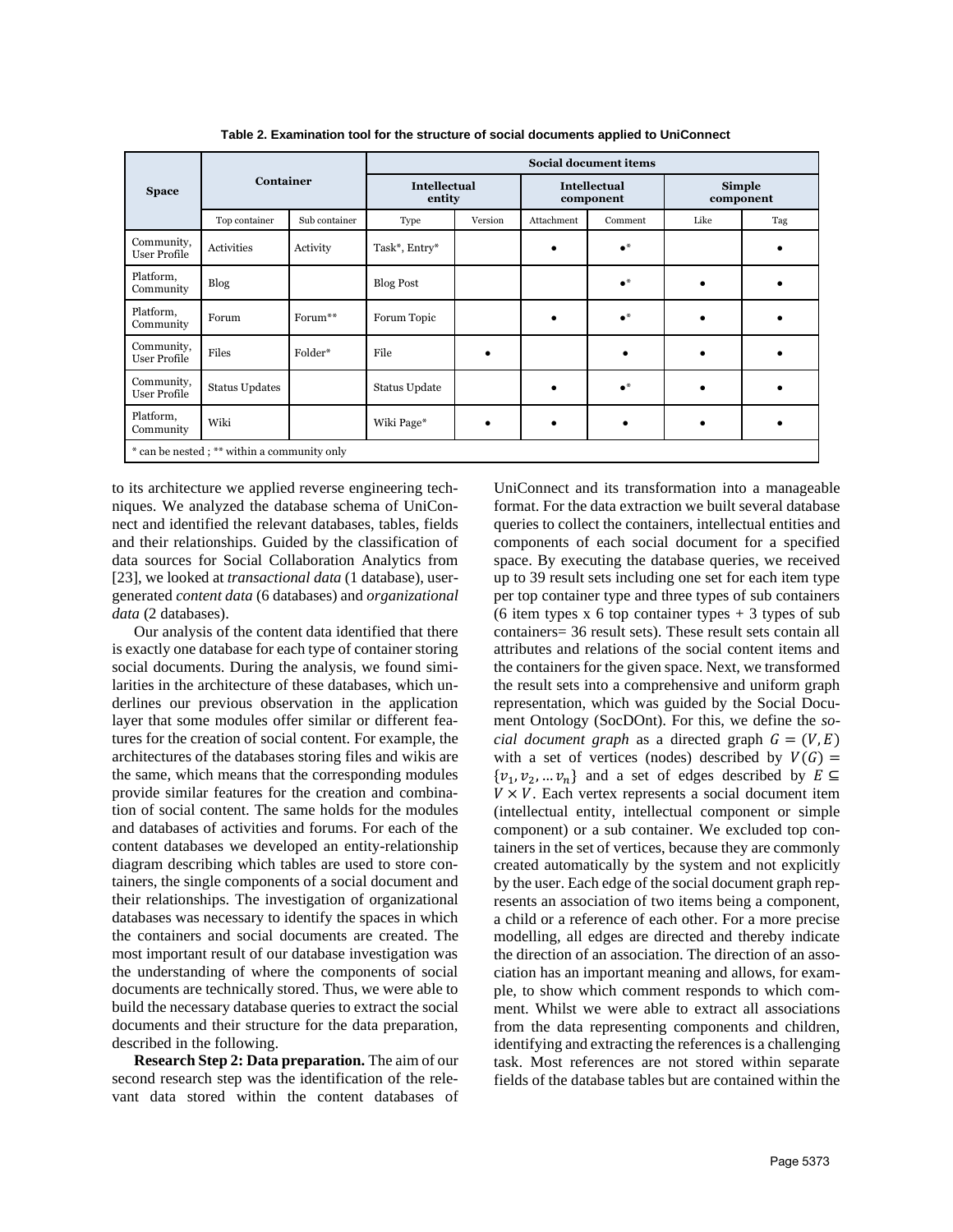item's content as hyperlinks. As their extraction is more complex and requires more computational power, references have only been extracted for some items (status update attachments referencing files). Given that a graph is *connected,* there is a path between every pair of vertices [5, 28]. A *connected component* of a graph is a subset of the graph's vertices "such that (1) every node in the subset has a path to every other and (2) the subset is not part of some larger set with the property that every node can reach every other" [5:26]. Considering the different kinds of edges (component of, child item of, references) the concept of connected components is well suited for the description of social documents, containers and collections within the social document graph, which will be further elaborated in the following.

**Research Step 3: Modeling and Testing.** After preparing the data and transforming it into the social document graph, a graphical representation for its visualization was developed. The main goal was to provide a graphical representation that allows us to comprehend the composition of real social documents within Uni-Connect and to identify their characteristic structures. For each type of social document item (vertices of the graph) and association (edges) we specified certain symbols and different types of arrows, which are introduced and illustrated in the following example of a wiki.



**Figure 2. Graphical representation of the social document graph**

Figure 2 represents an extract of a wiki containing seven wiki pages (intellectual entities), one previous version of a wiki page (version), three attachments, four comments, one tag and one recommendation. While the solid lined arrows describe that an item is a component of another (e.g. an attachment is a component of a wiki page), the dashed lined arrows represent that an item is a child of another (e.g. a wiki page being a child of another wiki page). Dotted lined arrows indicate that items are referencing each other (e.g. via hyperlinks). The arrowhead of each line indicates the direction of an association. While the sections A and B each represent one

wiki page with their components, section C contains five wiki pages that are related to each other. The wiki page in the center of section C has one attachment and a previous version, which has been commented twice. Beside of these components, the centered wiki page has four sub wiki pages. The social document graph in Figure 2 contains three connected components, which are highlighted for illustration by dotted lines. While the sections A and B both represent one compound social document, the section C contains five social documents (wiki pages). The fact, that all four wiki pages are subpages of the fifth, aggregates these social documents to one common collection.

During this phase, a prototype for visualizing real data sets from UniConnect was developed, evaluated and refined.

**Research Step 4: Deployment.** The findings from the data preparation and modelling were then used for the implementation of the *Content Dashboard,* a prototype application, which extracts, visualizes and analyses the social documents of a specified space from UniConnect in real time. The Content Dashboard was deployed to UniConnect as an integrated application and serves our research by visualizing the social documents of group workspaces. For drawing the social document graph, the application uses a *force-directed layout algorithm*, which is well suited for visualizing connected components [7] and results in a human readable arrangement of the graph. In detail, we used an algorithm that is based on *ForceAtlas2* described in Jacomy et al. [15]. As a result, we now have a tool for the automated visualization of social documents stored in UniConnect. The Content Dashboard has been through several cycles of evaluation in workshops with practitioners and has also been tested on live data within an organizational context.

# <span id="page-5-0"></span>**4. Visualizing Social Document Structures**

This section presents the findings we derived from visualizing social documents and their structure within a real group workspace (community) from the collaboration platform UniConnect. All the following illustrations are based on real data and were derived from the prototype application described in section [3.](#page-2-0)

For the investigation of the structural characteristics of all types of social documents, we selected a group workspace that makes use of all applications (modules) of UniConnect and contains a large amount of content. Thus, we examined a long-term group workspace, which is actively used by researchers and practitioners for collaboration and communication in the context of a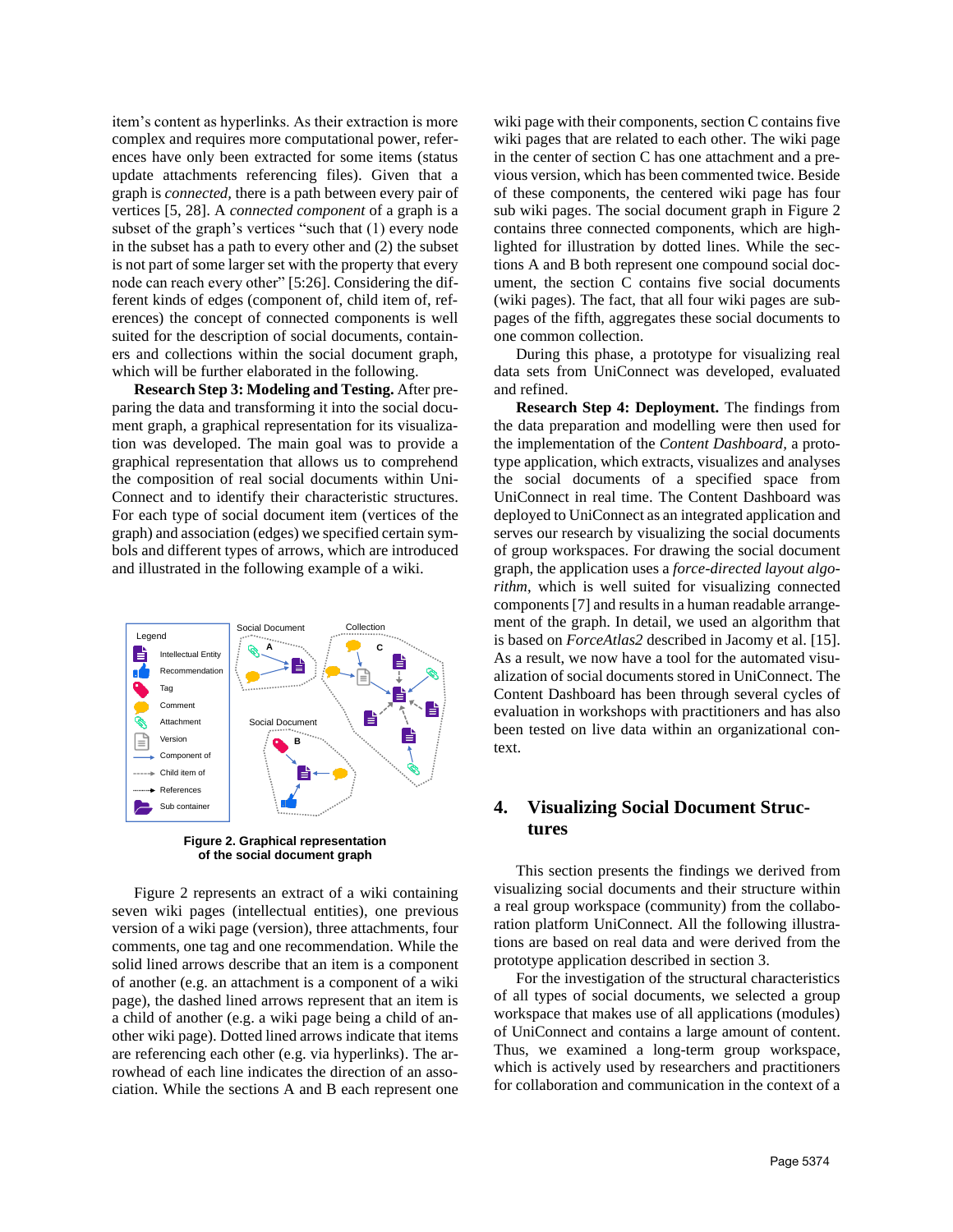

**Figure 3. Intra-container collection: subordinated wiki pages and their components**

<span id="page-6-1"></span>**Figure 4. Forum with forum topics and threaded comments**

<span id="page-6-0"></span>collaboration project [30] for more than 5 years and currently has 86 members.

**Micro-level: Social Documents.** On the micro-level of the visualization, there are certain structural characteristics of social documents that depend on their type of intellectual entity. Some of these characteristics will be described in the following two examples.

[Figure 3](#page-6-0) shows a typical part of the wiki, which has been created within the group workspace. The intellectual entity furthest to the left (solid document symbol) represents the recent version of a wiki page, which has 2 previous versions, 13 comments, 2 recommendations and 1 attachment. As described i[n Table 2,](#page-4-0) comments of wiki pages cannot be nested and result in the typical circular arrangement of comments around a wiki page shown in [Figure 3.](#page-6-0) In addition, the visualization clearly shows that there is one comment on a previous version of the wiki page. During the investigation of social documents from the presentation layer, we found that the user interface always presents the components of a certain version as if they were assigned to the latest version. Considering that the content of a wiki page can change over time, the lack of information about which version has been commented might lead to misunderstandings and it might be important to emphasize that the comment refers to something that has already been corrected in a recent version. While the front-end of UniConnect does not distinguish between components belonging to different versions, the visualization can be used to show the distinct association of components to their original version.

Looking at the forum topics of the group workspace, the visualization reveals a different structural characteristic for their social documents from that of wiki pages. Regarding our examination of [Table 2,](#page-4-0) forum topics cannot have versions, but their comments can be nested. [Figure 4](#page-6-1) shows one forum (sub container) contained in the group workspace, having seven forum topics (initial forum posts). The lowest forum topic (document symbol) is the intellectual entity of a social document, which contains several comments and recommendations. In detail, the forum topic has been commented twice and recommended once. Both comments have been commented on their own and describe the root of two threaded discussions, which can become arbitrarily long and complex. While the visualization of this threaded discussion makes it easy to comprehend which comment is a response to which comment, this can be a challenging task in the user interface. These threaded comments are one of the characteristics for social documents that have a forum topic as their intellectual entity.

**Macro-Level: Spaces, Containers and Collections.** On a higher level, the visualization of social documents allows us to look at typical structures for spaces, containers and collections.

The typical *structure of a space* is presented in [Fi](#page-7-0)[gure 5](#page-7-0) and shows all social documents contained in the group workspace introduced at the beginning of this section. The visualization shows that there are both, highly structured, complex social documents, that have many components, (mostly in the center of the figure) and simple social documents that consist of one or few items.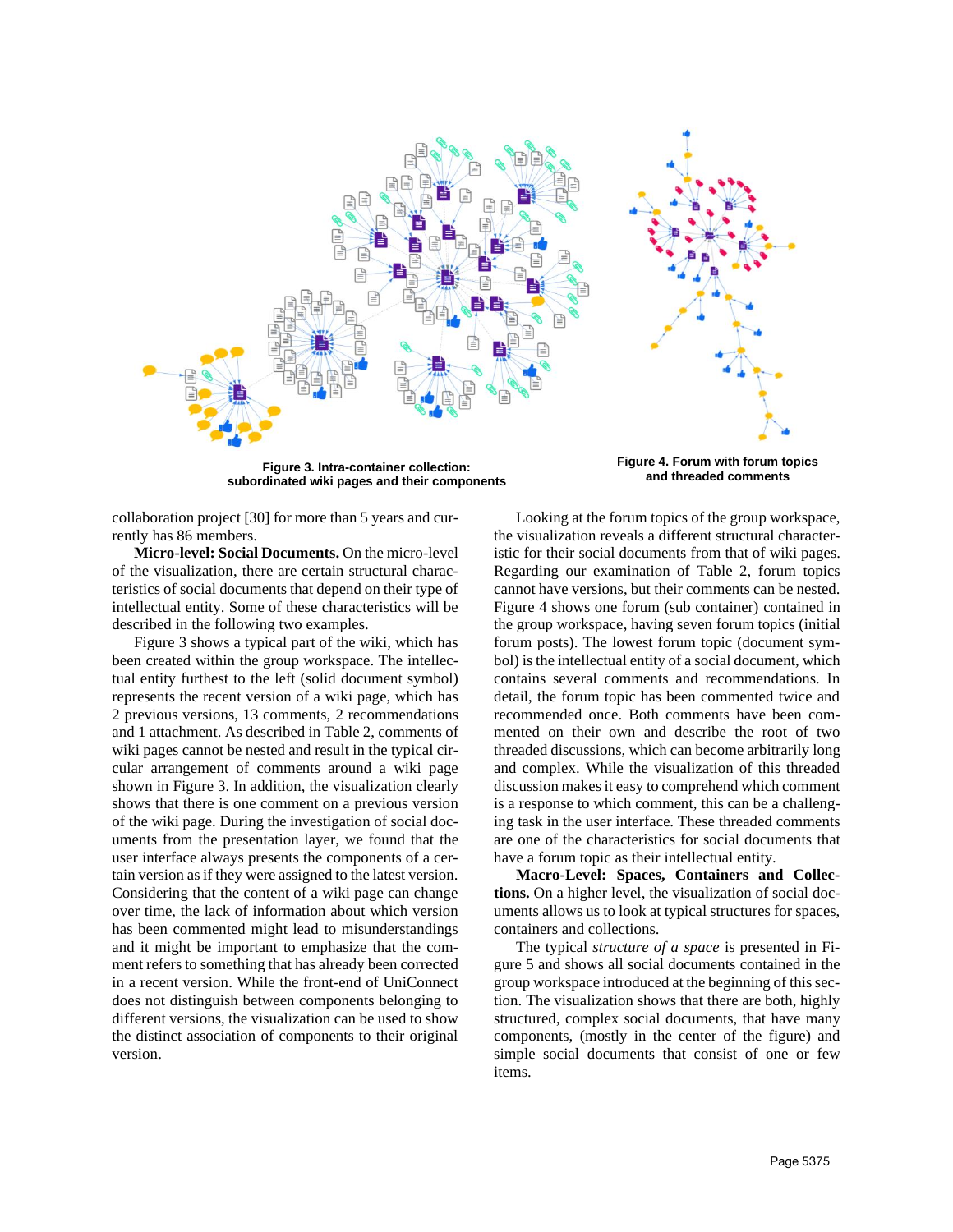

<span id="page-7-0"></span>

<span id="page-7-1"></span>**Figure 6. Group workspace displayed in Figure 5 broken down into top containers**

The typical *structures of containers*, such as activities, forums, blogs, status updates, files and wikis, are shown in [Figure 6.](#page-7-1) The subfigures of [Figure 6](#page-7-1) illustrate the same social documents that are contained in [Figure 5](#page-7-0) sorted by their type of top containers and respectively by the modules the content was created with. The status updates (microblog posts) shown in [Figure 6a](#page-7-1) are the least complex social documents and have fewer components compared to other content types. Blog posts, shown in [Figure 6b](#page-7-1) are more complex than status updates (microblog posts) and tend to have more components, especially more comments. Files [\(Figure 6c](#page-7-1)) can be grouped by folders and can have versions, which leads to a more complex structure and more components. Wikis and their contained wiki pages, [\(Figure 6d](#page-7-1)), can be highly structured with a high number of versions and are typically arranged hierarchically. Forums (message boards) and activities (tasks containers) are shown in [Figure 6e](#page-7-1) and [Figure](#page-7-1)  [6f](#page-7-1) and typically have the most complex structure. While forum topics contain a high number of comments, which form long branches of threaded discussions, activities are structured by a high number of tasks, entries, subtasks and subentries.

As described in sectio[n 3,](#page-2-0) the types of components a social document is composed of depend on its type of intellectual entity, for instance, a blog post cannot have attachments, because IBM Connections does not offer this functionality. It is important to consider these differences when comparing social documents from different containers and for identifying collections.

In terms of collections, we identified two typical *structures of collections* with the visualization of the specified group workspace. One example of a collection is shown in [Figure 3](#page-6-0)**.** The wiki page on the left side of the figure is connected to its parent wiki page by a dashed arrow. This parent wiki page has several previous versions, two recommendations and a second subpage, which is in the center of the right side of the figure and has several subpages itself. Assuming that a subpage is created by a user because it relates to its parent page, the resulting relationship represents an intellectual connection between both pages. Thus, both pages are part of the same collection. In the example of subordinated wiki pages being a collection, all parts of the collection are in the same container (the wiki) and represent an *intra-container collection*.

[Figure 7](#page-8-1) provides a simple example for a collection that is spread *across* containers. The left side of the figure shows a status update published in the group workspace with four components (a recommendation, a comment, a tag and an attached file).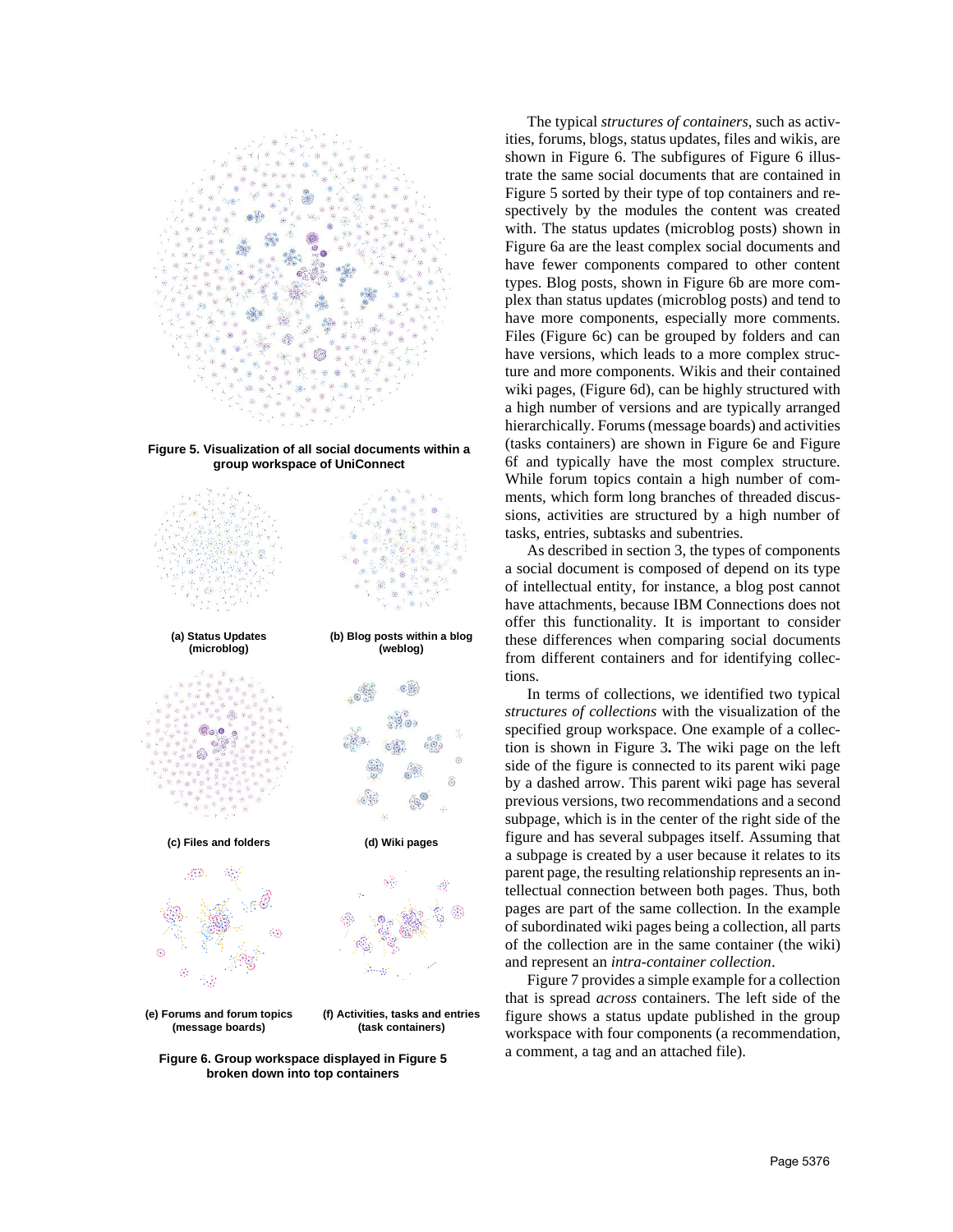

<span id="page-8-1"></span>**Figure 7. Inter-container collection: file (stored in file container) used as an attachment to a status update**

The attachment of the status update is represented on the right side of the figure and has two recommendations, three tags and one comment. The dotted arrow directed from the attachment of the status update (paperclip) to the file (document symbol) indicates that the attachment of the status update is only a reference to an intellectual entity of another social document. In this case, the referenced intellectual entity is a file, which is stored in a different container to the status update. This example represents an *inter-container collection*. In general, we would assume that an attachment always leads to inter-container collections, but as we described in sectio[n 3,](#page-2-0) UniConnect has an inconsistency regarding the storage location (container) of attached files. If a file is *not* stored in the files container, UniConnect *does not* provide the social software features (commenting, recommending, tagging) for it, which finally leads to a file that is not really a social document [11]. In addition to inter-container collections, we also identified *interspace collections*, which contain social documents that reference each other, but are located within different spaces. In UniConnect, typical inter-space collections arise if a user shares files, which are stored in the location of his personal user space and references these files within a social document of the group workspace. These inter-space collections require special attention, as they help to discover content that is stored outside a space.

It is an important insight that the inherent structure of different types of social documents leads to characteristic shapes. Their visualization is idiosyncratic for the different containers, to give an example, wiki pages have an inherently hierarchical organization and their visualization resembles the blossoms of flowers. Microblogs, as the simplest and least complex form of social documents, are characterized by speckled dots and look more like a Christmas bauble. As a consequence, experienced users of the Content Dashboard can identify the type of content by looking at the shape of its visualization.

## <span id="page-8-0"></span>**5. Conclusion and Future Research**

Considering social documents as digital traces of collaborative activities, this paper presents an approach

for visualizing these traces in UniConnect, an operational enterprise collaboration platform. The motivation for this deeper analysis of their structure and nature is to gain a better understanding of collaboration on multiple levels. To achieve this, required us to first understand and prepare the data obtained from UniConnect and to develop an approach for representing and visualizing the data. The visualization approach was then implemented as part of the Content Dashboard, which we use to examine concrete social document structures and which also provides a data source for further analysis, e.g. the study of typical use cases (as described in [22]). Such a visualization approach will also be useful for practitioners, enabling them to better understand and comprehend the usage of different features of their collaboration platform.

The development of both, the graph representation and the visualization of social documents, allowed us to analyze and understand the composition of hundreds of concrete instances of social documents at the same time and to identify characteristic structures for different types at a very large scale. We combined concepts from graph theory, allowing us to identify social documents and collections as connected components, and existing models, such as SocDOnt, which provided a theoretical description for the structure of social documents and presented a practical application of these abstract models. Thus, the main result of our work is a method and a format for visualizing social documents that allows us to look at real data from an integrated collaboration platform and identify typical structures on two levels.

On the *micro-level* of social documents, we examined typical structures related to the type of intellectual entity involved. On the *macro-level* we visualized containers and workspaces and examined the existence of *inter-container collections* and *inter-space collections* and provided preliminary examples. The ability to extract these structures is fundamental to conduct in-depth analysis of collaborative activities in future. The more accurate and comprehensive identification of collections will be part of our future research.

Inevitably, the structures of social documents we have identified to date are influenced and partly rely on the specific collaboration system's functionalities. The study of non-integrated collaboration systems and collaboration portfolios consisting of multiple standalone applications will be interesting for our future investigations of inter-container and inter-space collections.

## **6. References**

[1] Abramson, C.M., J. Joslyn, K.A. Rendle, S.B. Garrett, and D. Dohan, "The promises of computational ethnography: Improving transparency, replicability, and